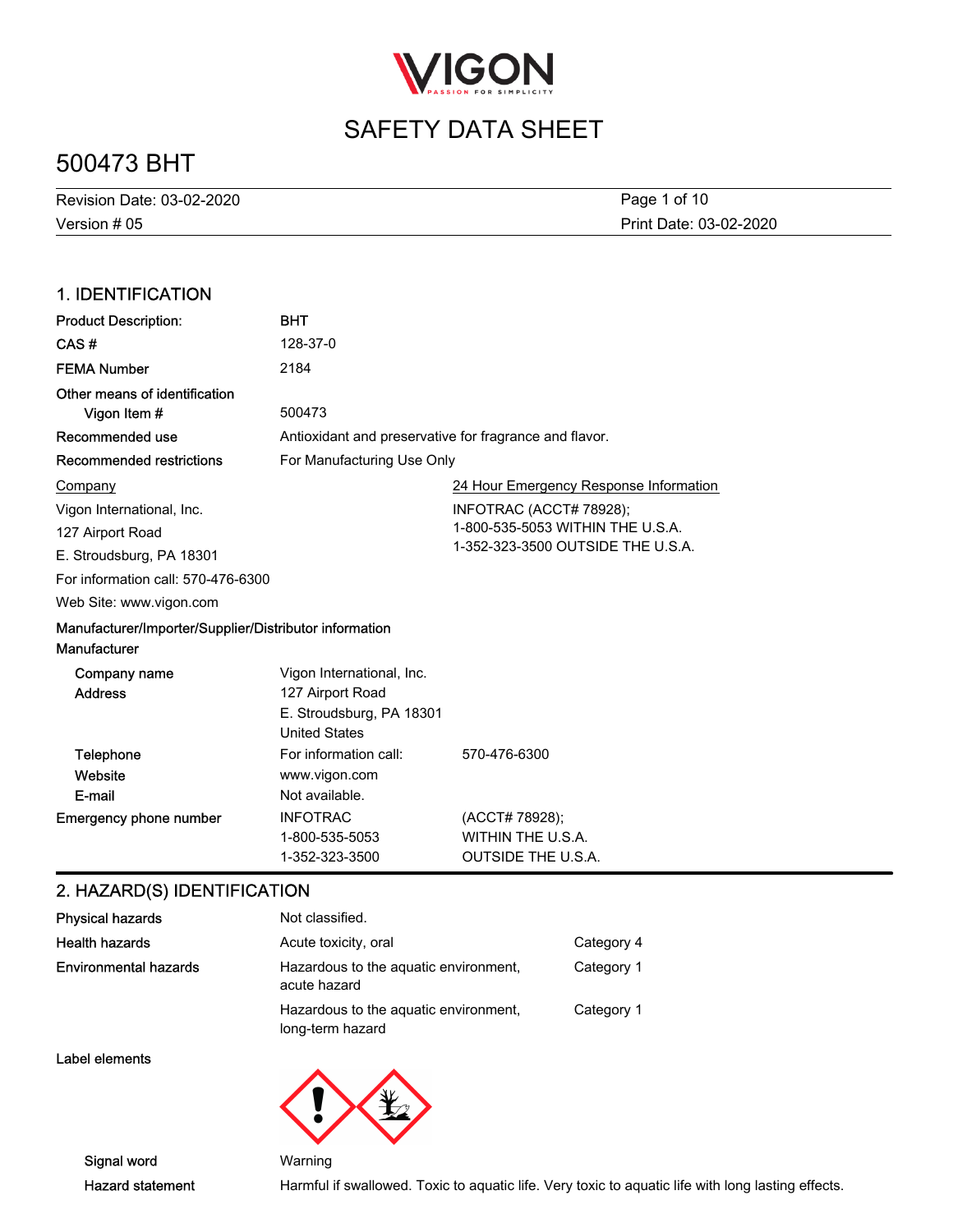

# 500473 BHT

| Print Date: 03-02-2020 | Revision Date: 03-02-2020 | Page 2 of 10 |
|------------------------|---------------------------|--------------|
|                        | Version # 05              |              |

| <b>Precautionary statement</b>               |                                                                                                                                                                          |
|----------------------------------------------|--------------------------------------------------------------------------------------------------------------------------------------------------------------------------|
| Prevention                                   | Wash thoroughly after handling. Do not eat, drink or smoke when using this product. Avoid<br>release to the environment.                                                 |
| Response                                     | IF SWALLOWED: Call a POISON CENTER/doctor if you feel unwell. Rinse mouth. Collect<br>spillage.                                                                          |
| Storage                                      | Store away from incompatible materials.                                                                                                                                  |
| <b>Disposal</b>                              | Dispose of contents/container in accordance with local/regional/national/international regulations.                                                                      |
| Hazard(s) not otherwise<br>classified (HNOC) | WARNING! May form combustible dust concentrations in air. Avoid breathing dust.                                                                                          |
| Supplemental information                     | 100% of the substance consists of component(s) of unknown acute dermal toxicity. 100% of the<br>substance consists of component(s) of unknown acute inhalation toxicity. |

### 3. COMPOSITION/INFORMATION ON INGREDIENTS

#### **Substances**

| Chemical name                                             | Common name and synonyms                                                                      | CAS number | %   |
|-----------------------------------------------------------|-----------------------------------------------------------------------------------------------|------------|-----|
| BUTYLATED HYDROXYTOLUENE 2,6- ditert-butyl-4-methylphenol | Phenol.<br>2,6-bis(1,1-dimethylethyl)-4-methyl<br><b>BUTYLHYDROXYTOLUENE</b><br><b>VIANOL</b> | 128-37-0   | 100 |

### 4. FIRST-AID MEASURES

| Inhalation                                                                   | If breathing is difficult, remove to fresh air and keep at rest in a position comfortable for breathing.<br>For breathing difficulties, oxygen may be necessary. Call a physician if symptoms develop or<br>persist.                                        |
|------------------------------------------------------------------------------|-------------------------------------------------------------------------------------------------------------------------------------------------------------------------------------------------------------------------------------------------------------|
| <b>Skin contact</b>                                                          | Take off immediately all contaminated clothing. Get medical attention if irritation develops and<br>persists. Wash skin thoroughly with soap and water for several minutes.                                                                                 |
| Eye contact                                                                  | Remove contact lenses, if present and easy to do. Get medical attention if irritation develops and<br>persists. Promptly wash eyes with plenty of water while lifting the eye lids.                                                                         |
| Ingestion                                                                    | Call a physician or poison control center immediately. If swallowed, rinse mouth with water (only if<br>the person is conscious). Do not induce vomiting. If vomiting occurs, the head should be kept low<br>so that stomach vomit doesn't enter the lungs. |
| Most important<br>symptoms/effects, acute and<br>delayed                     | Dusts may irritate the respiratory tract, skin and eyes.                                                                                                                                                                                                    |
| Indication of immediate medical<br>attention and special treatment<br>needed | Not available.                                                                                                                                                                                                                                              |
| <b>General information</b>                                                   | Ensure that medical personnel are aware of the material(s) involved, and take precautions to<br>protect themselves. Show this safety data sheet to the doctor in attendance.                                                                                |

### 5. FIRE-FIGHTING MEASURES

Suitable extinguishing media Water spray, fog, CO2, dry chemical, or alcohol resistant foam. Unsuitable extinguishing media Do not use a solid water stream as it may scatter and spread fire.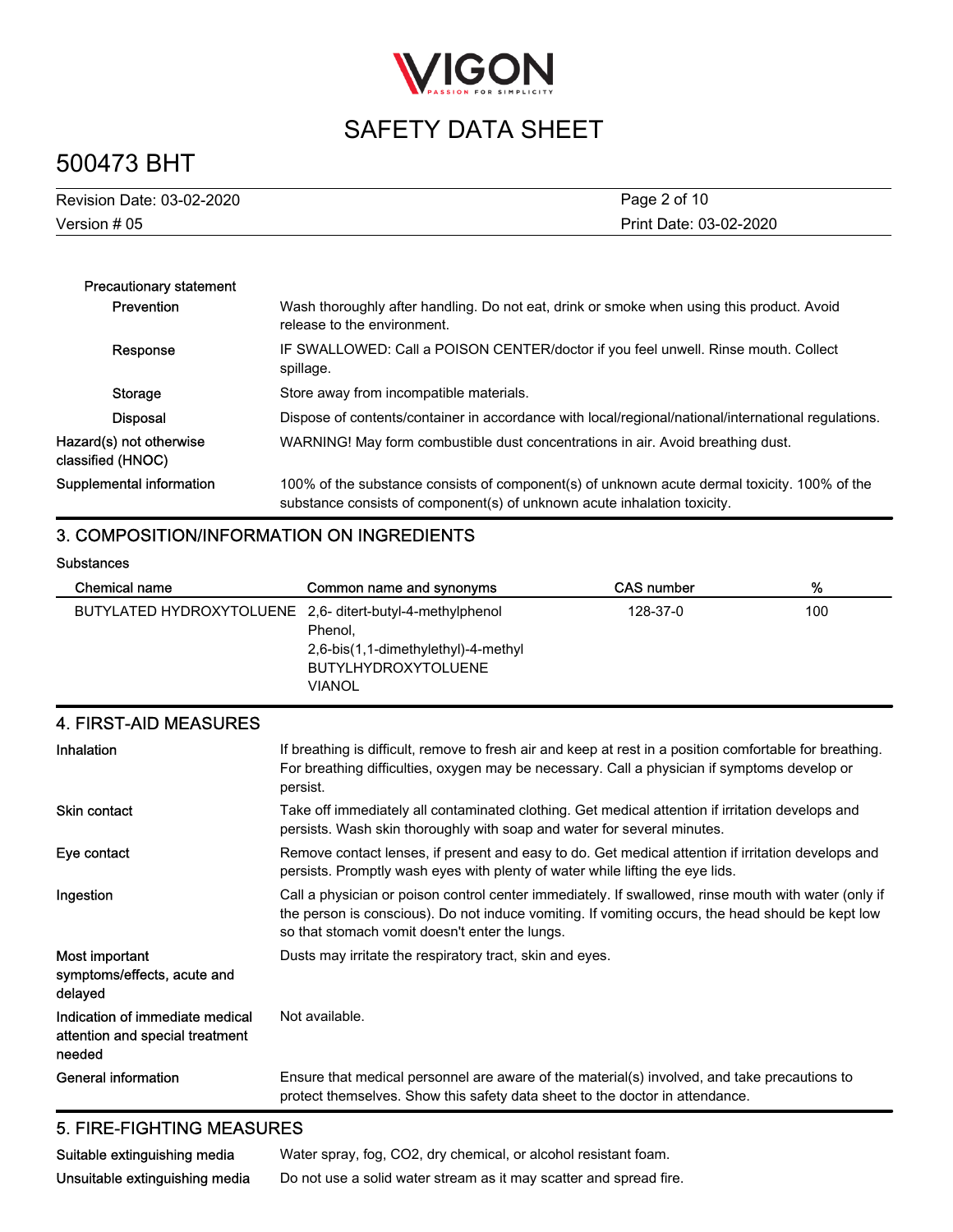

# 500473 BHT

| Revision Date: 03-02-2020                                                 | Page 3 of 10                                                                                                                                                                                                                                                                                                                                                                                    |  |
|---------------------------------------------------------------------------|-------------------------------------------------------------------------------------------------------------------------------------------------------------------------------------------------------------------------------------------------------------------------------------------------------------------------------------------------------------------------------------------------|--|
| Version # 05                                                              | Print Date: 03-02-2020                                                                                                                                                                                                                                                                                                                                                                          |  |
|                                                                           |                                                                                                                                                                                                                                                                                                                                                                                                 |  |
| Specific hazards arising from<br>the chemical                             | Explosion hazard: Avoid generating dust; fine dust dispersed in air in sufficient concentrations, and<br>in the presence of an ignition source is a potential dust explosion hazard. Fire may produce<br>irritating, corrosive and/or toxic gases.                                                                                                                                              |  |
| Special protective equipment<br>and precautions for firefighters          | Firefighters must use standard protective equipment including flame retardant coat, helmet with<br>face shield, gloves, rubber boots, and in enclosed spaces, SCBA. Structural firefighters protective<br>clothing will only provide limited protection. Wear self-contained breathing apparatus with a full<br>facepiece operated in the positive pressure demand mode when fighting fires.    |  |
| Fire fighting<br>equipment/instructions                                   | In case of fire and/or explosion do not breathe fumes. Use standard firefighting procedures and<br>consider the hazards of other involved materials. Move containers from fire area if you can do so<br>without risk. Water runoff can cause environmental damage. Ventilate closed spaces before<br>entering them. Keep run-off water out of sewers and water sources. Dike for water control. |  |
| Specific methods                                                          | Use water spray to cool unopened containers.                                                                                                                                                                                                                                                                                                                                                    |  |
| General fire hazards                                                      | Static charges generated by emptying package in or near flammable vapor may cause flash fire.                                                                                                                                                                                                                                                                                                   |  |
| <b>6. ACCIDENTAL RELEASE MEASURES</b>                                     |                                                                                                                                                                                                                                                                                                                                                                                                 |  |
| Personal precautions, protective<br>equipment and emergency<br>procedures | Eliminate all sources of ignition. Avoid contact with skin or inhalation of spillage, dust or vapor.<br>Keep unnecessary personnel away. Do not touch damaged containers or spilled material unless<br>wearing appropriate protective clothing. Ventilate closed spaces before entering them.                                                                                                   |  |
| Methods and materials for<br>containment and cleaning up                  | Sweep up and place in a clearly labeled container for chemical waste. Wash contaminated area<br>with water. Collect and dispose of spillage as indicated in section 13 of the SDS. This material and                                                                                                                                                                                            |  |

its container must be disposed of as hazardous waste. Eliminate all ignition sources (no smoking, flares, sparks or flames in immediate area). Use only non-sparking tools. Avoid the generation of dusts during clean-up.

Never return spills in original containers for re-use.

Retain and dispose of contaminated wash water. Avoid release to the environment. Contact local authorities in case of spillage to drain/aquatic environment. Prevent further leakage or spillage if safe to do so. Do not contaminate water. Environmental precautions

### 7. HANDLING AND STORAGE

| Precautions for safe handling   | Take precautionary measures against static discharges when there is a risk of dust explosion.<br>Minimize dust generation and accumulation. Routine housekeeping should be instituted to ensure<br>that dusts do not accumulate on surfaces. Dry powders can build static electricity charges when<br>subjected to the friction of transfer and mixing operations. Provide adequate precautions, such as<br>electrical grounding and bonding, or inert atmospheres. Do not handle or store near an open<br>flame, heat or other sources of ignition. Assume that this material is capable of producing a dust<br>explosion if ignited as a dust cloud.<br>Take precautionary measures against static discharges. Avoid breathing vapor. Avoid breathing<br>dust. Avoid contact with eyes, skin, and clothing. Avoid prolonged exposure. Wash thoroughly<br>after handling. |
|---------------------------------|----------------------------------------------------------------------------------------------------------------------------------------------------------------------------------------------------------------------------------------------------------------------------------------------------------------------------------------------------------------------------------------------------------------------------------------------------------------------------------------------------------------------------------------------------------------------------------------------------------------------------------------------------------------------------------------------------------------------------------------------------------------------------------------------------------------------------------------------------------------------------|
| Conditions for safe storage.    | Keep container closed. Handle containers with care. Open slowly in order to control possible                                                                                                                                                                                                                                                                                                                                                                                                                                                                                                                                                                                                                                                                                                                                                                               |
| including any incompatibilities | pressure release. Store in a cool, well-ventilated area.                                                                                                                                                                                                                                                                                                                                                                                                                                                                                                                                                                                                                                                                                                                                                                                                                   |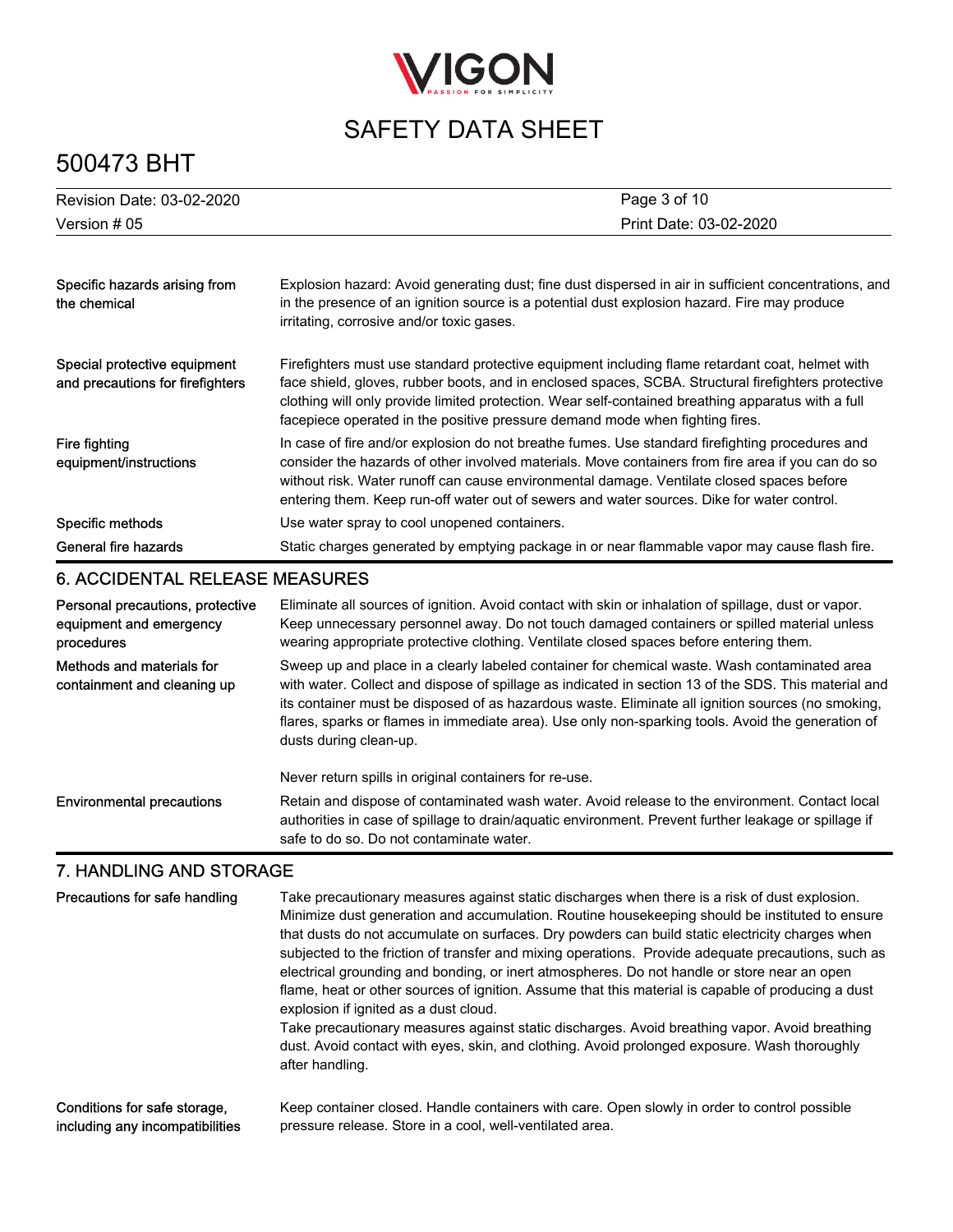

## 500473 BHT

Version # 05 Revision Date: 03-02-2020 Print Date: 03-02-2020 Page 4 of 10

| 8. EXPOSURE CONTROLS/PERSONAL PROTECTION                                |                                                                                                                                                                                                                                                                                                                                                                                                                                                                                                                                                                                                                                                                                                                                                                                                                                                                                                                                                                                                                                                                                                                                                                                                                                                                                                                                               |              |                                  |
|-------------------------------------------------------------------------|-----------------------------------------------------------------------------------------------------------------------------------------------------------------------------------------------------------------------------------------------------------------------------------------------------------------------------------------------------------------------------------------------------------------------------------------------------------------------------------------------------------------------------------------------------------------------------------------------------------------------------------------------------------------------------------------------------------------------------------------------------------------------------------------------------------------------------------------------------------------------------------------------------------------------------------------------------------------------------------------------------------------------------------------------------------------------------------------------------------------------------------------------------------------------------------------------------------------------------------------------------------------------------------------------------------------------------------------------|--------------|----------------------------------|
| Occupational exposure limits<br><b>US. ACGIH Threshold Limit Values</b> |                                                                                                                                                                                                                                                                                                                                                                                                                                                                                                                                                                                                                                                                                                                                                                                                                                                                                                                                                                                                                                                                                                                                                                                                                                                                                                                                               |              |                                  |
| <b>Material</b>                                                         | <b>Type</b>                                                                                                                                                                                                                                                                                                                                                                                                                                                                                                                                                                                                                                                                                                                                                                                                                                                                                                                                                                                                                                                                                                                                                                                                                                                                                                                                   | Value        | Form                             |
| <b>BUTYLATED</b><br>HYDROXYTOLUENE (CAS<br>$128-37-0$                   | <b>TWA</b>                                                                                                                                                                                                                                                                                                                                                                                                                                                                                                                                                                                                                                                                                                                                                                                                                                                                                                                                                                                                                                                                                                                                                                                                                                                                                                                                    | $2$ mg/m $3$ | Inhalable fraction and<br>vapor. |
| US. NIOSH: Pocket Guide to Chemical Hazards                             |                                                                                                                                                                                                                                                                                                                                                                                                                                                                                                                                                                                                                                                                                                                                                                                                                                                                                                                                                                                                                                                                                                                                                                                                                                                                                                                                               |              |                                  |
| Material                                                                | <b>Type</b>                                                                                                                                                                                                                                                                                                                                                                                                                                                                                                                                                                                                                                                                                                                                                                                                                                                                                                                                                                                                                                                                                                                                                                                                                                                                                                                                   | Value        |                                  |
| <b>BUTYLATED</b><br>HYDROXYTOLUENE (CAS<br>$128-37-0$                   | <b>TWA</b>                                                                                                                                                                                                                                                                                                                                                                                                                                                                                                                                                                                                                                                                                                                                                                                                                                                                                                                                                                                                                                                                                                                                                                                                                                                                                                                                    | 10 mg/m3     |                                  |
| <b>Biological limit values</b>                                          | No biological exposure limits noted for the ingredient(s).                                                                                                                                                                                                                                                                                                                                                                                                                                                                                                                                                                                                                                                                                                                                                                                                                                                                                                                                                                                                                                                                                                                                                                                                                                                                                    |              |                                  |
|                                                                         | Use explosion-proof ventilation equipment to stay below exposure limits. Good general ventilation<br>should be used. Ventilation rates should be matched to conditions. If applicable, use process<br>enclosures, local exhaust ventilation, or other engineering controls to maintain airborne levels<br>below recommended exposure limits. If exposure limits have not been established, maintain<br>airborne levels to an acceptable level. It is recommended that all dust control equipment such as<br>local exhaust ventilation and material transport systems involved in handling of this product<br>contain explosion relief vents or an explosion suppression system or an oxygen-deficient<br>environment. Ensure that dust-handling systems (such as exhaust ducts, dust collectors, vessels,<br>and processing equipment) are designed in a manner to prevent the escape of dust into the work<br>area (i.e., there is no leakage from the equipment). If engineering measures are not sufficient to<br>maintain concentrations of dust particulates below the Occupational Exposure Limit (OEL),<br>suitable respiratory protection must be worn. Use only appropriately classified electrical equipment<br>and powered industrial trucks. Adequate ventilation should be provided so that exposure limits are<br>not exceeded. |              |                                  |
|                                                                         | Individual protection measures, such as personal protective equipment                                                                                                                                                                                                                                                                                                                                                                                                                                                                                                                                                                                                                                                                                                                                                                                                                                                                                                                                                                                                                                                                                                                                                                                                                                                                         |              |                                  |
| Eye/face protection                                                     | Wear safety glasses with side shields (or goggles).                                                                                                                                                                                                                                                                                                                                                                                                                                                                                                                                                                                                                                                                                                                                                                                                                                                                                                                                                                                                                                                                                                                                                                                                                                                                                           |              |                                  |
| Skin protection<br>Hand protection                                      | Chemical resistant gloves.                                                                                                                                                                                                                                                                                                                                                                                                                                                                                                                                                                                                                                                                                                                                                                                                                                                                                                                                                                                                                                                                                                                                                                                                                                                                                                                    |              |                                  |
| Other                                                                   | Wear suitable protective clothing.                                                                                                                                                                                                                                                                                                                                                                                                                                                                                                                                                                                                                                                                                                                                                                                                                                                                                                                                                                                                                                                                                                                                                                                                                                                                                                            |              |                                  |
| <b>Respiratory protection</b>                                           | Dust mask.                                                                                                                                                                                                                                                                                                                                                                                                                                                                                                                                                                                                                                                                                                                                                                                                                                                                                                                                                                                                                                                                                                                                                                                                                                                                                                                                    |              |                                  |
| <b>Thermal hazards</b>                                                  | Wear appropriate thermal protective clothing, when necessary.                                                                                                                                                                                                                                                                                                                                                                                                                                                                                                                                                                                                                                                                                                                                                                                                                                                                                                                                                                                                                                                                                                                                                                                                                                                                                 |              |                                  |
| General hygiene considerations                                          | When using, do not eat, drink or smoke. Always observe good personal hygiene measures, such<br>as washing after handling the material and before eating, drinking, and/or smoking. Routinely<br>wash work clothing and protective equipment to remove contaminants.                                                                                                                                                                                                                                                                                                                                                                                                                                                                                                                                                                                                                                                                                                                                                                                                                                                                                                                                                                                                                                                                           |              |                                  |

### 9. PHYSICAL AND CHEMICAL PROPERTIES

| Appearance            | Refer to Spec Sheet         |
|-----------------------|-----------------------------|
| <b>Physical state</b> | Powder\Crystal.             |
| Form                  | Powder. Crystalline powder. |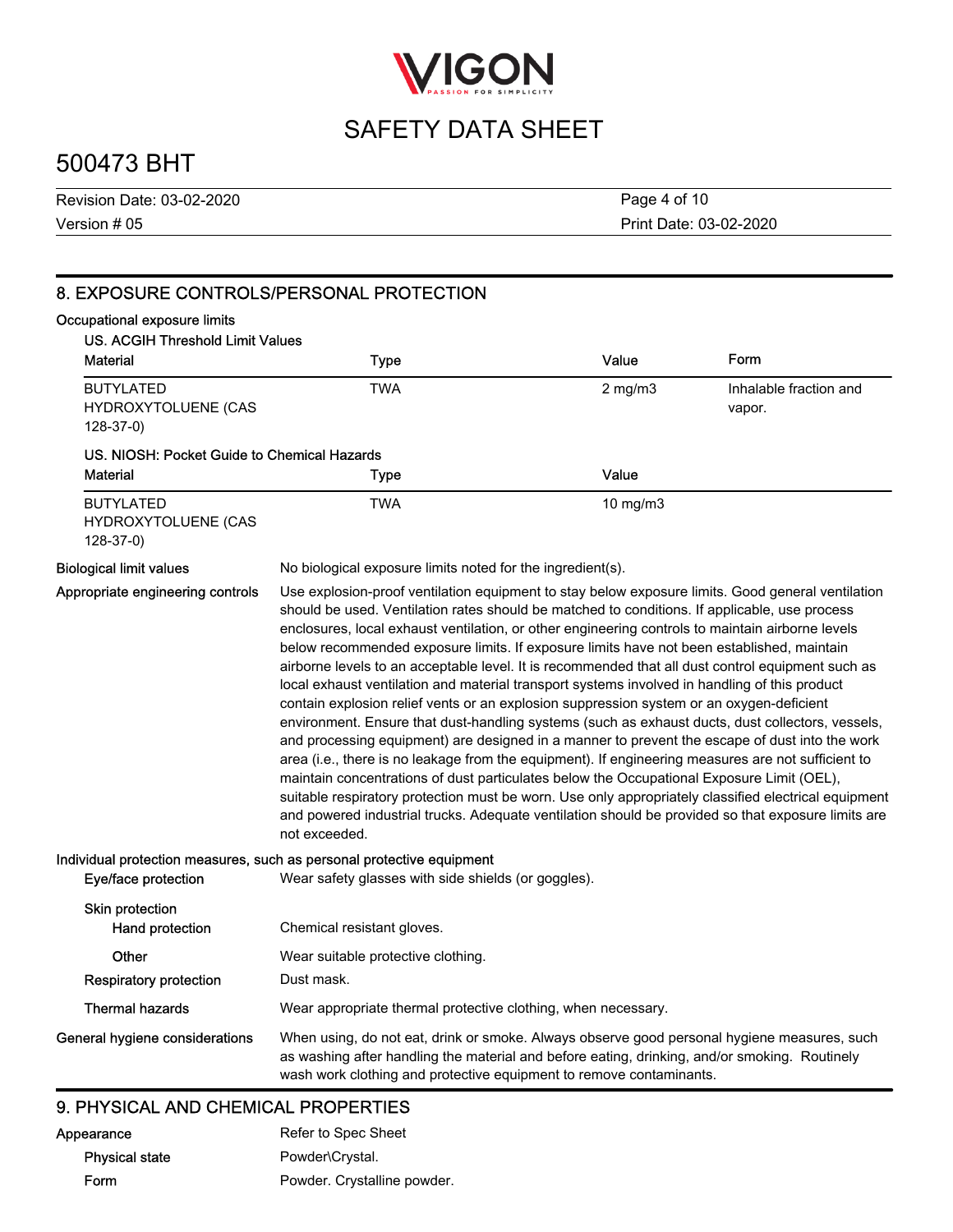

# 500473 BHT

Version # 05 Revision Date: 03-02-2020

Print Date: 03-02-2020 Page 5 of 10

| Color                                             | Refer to Spec Sheet                 |
|---------------------------------------------------|-------------------------------------|
| Odor                                              | Characteristic.                     |
| Odor threshold                                    | Not available.                      |
| рH                                                | Not available.                      |
| Melting point/freezing point                      | 158 °F (70 °C)                      |
| Initial boiling point and boiling<br>range        | 509 °F (265 °C)                     |
| Flash point                                       | > 200.0 °F (> 93.3 °C) Closed Cup   |
| <b>Evaporation rate</b>                           | Not available.                      |
| Flammability (solid, gas)                         | Not available.                      |
| Upper/lower flammability or explosive limits      |                                     |
| Flammability limit - lower<br>(%)                 | Not available.                      |
| Flammability limit - upper<br>(%)                 | Not available.                      |
| Explosive limit - lower (%)                       | Not available.                      |
| Explosive limit - upper (%)                       | Not available.                      |
| Vapor pressure                                    | 0.02 hPa at 20 °C                   |
| Vapor density                                     | 7.6                                 |
| <b>Relative density</b>                           | Not available.                      |
| Solubility(ies)                                   |                                     |
| Solubility (water)                                | Insoluble                           |
| <b>Partition coefficient</b><br>(n-octanol/water) | Not available.                      |
| Auto-ignition temperature                         | Not available.                      |
| Decomposition temperature                         | Not available.                      |
| <b>Viscosity</b>                                  | Not available.                      |
| Other information                                 |                                     |
| <b>Density</b>                                    | 1.05 g/cm3 estimated at 20 °C       |
| <b>Explosive properties</b>                       | Not explosive.                      |
| <b>Flammability class</b>                         | Combustible IIIB estimated          |
| Molecular formula                                 | C <sub>15</sub> -H <sub>24</sub> -O |
| Molecular weight                                  | 220.34 g/mol                        |
| <b>Oxidizing properties</b>                       | Not oxidizing.                      |

### 10. STABILITY AND REACTIVITY

| Reactivity                | The product is stable and non-reactive under normal conditions of use, storage and transport. |
|---------------------------|-----------------------------------------------------------------------------------------------|
| <b>Chemical stability</b> | Material is stable under normal conditions.                                                   |
| Possibility of hazardous  | No dangerous reaction known under conditions of normal use.                                   |
| reactions                 |                                                                                               |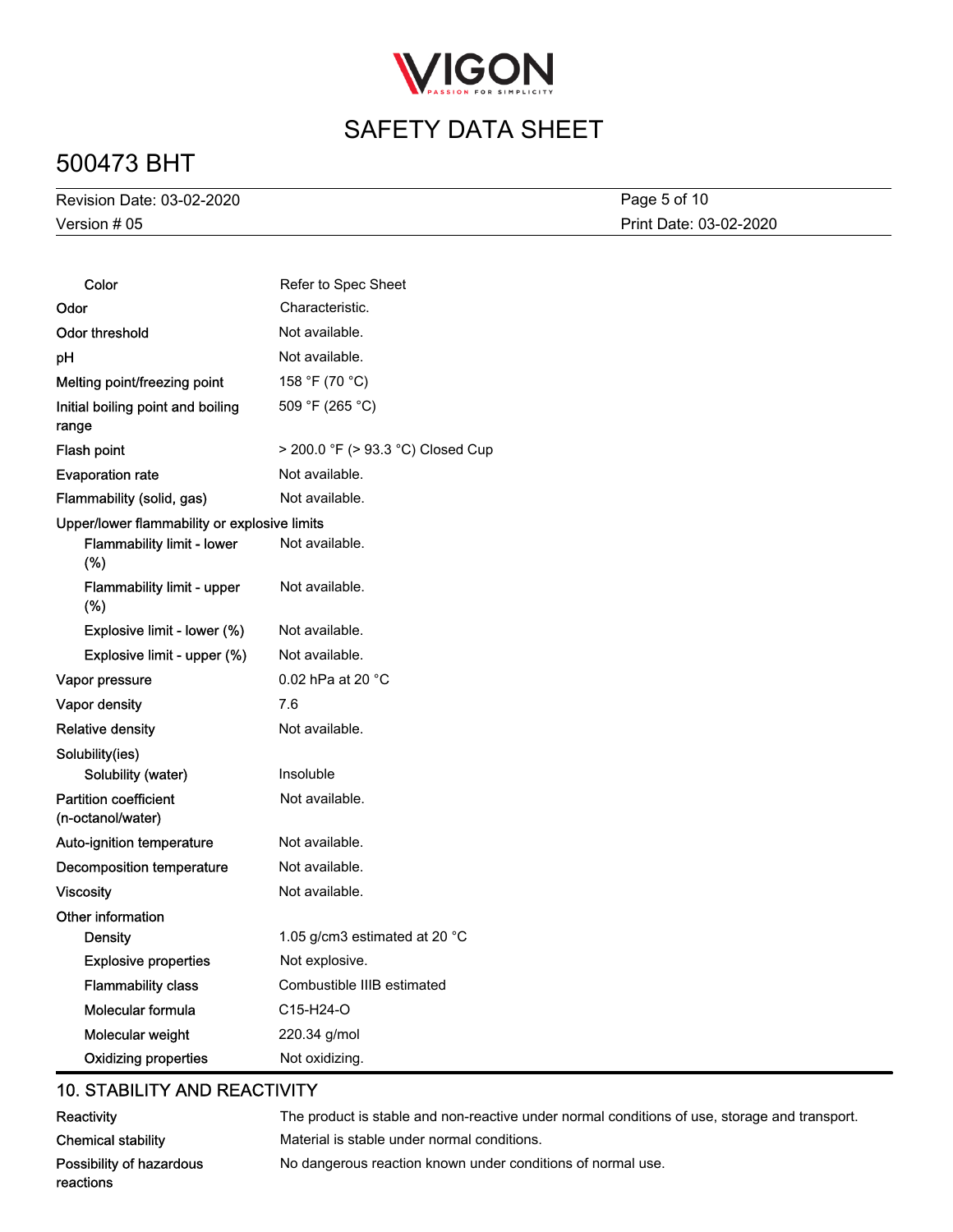

# 500473 BHT

| Revision Date: 03-02-2020                                                          | Page 6 of 10                                                                                                                                                                 |
|------------------------------------------------------------------------------------|------------------------------------------------------------------------------------------------------------------------------------------------------------------------------|
| Version # 05                                                                       | Print Date: 03-02-2020                                                                                                                                                       |
|                                                                                    |                                                                                                                                                                              |
| Conditions to avoid                                                                | Keep away from heat, sparks and open flame. Avoid temperatures exceeding the flash point.<br>Contact with incompatible materials. Minimize dust generation and accumulation. |
| Incompatible materials                                                             | Strong oxidizing agents.                                                                                                                                                     |
| Hazardous decomposition<br>products                                                | No hazardous decomposition products if stored and handled as indicated.                                                                                                      |
| <b>11. TOXICOLOGICAL INFORMATION</b>                                               |                                                                                                                                                                              |
| Information on likely routes of exposure                                           |                                                                                                                                                                              |
| Inhalation                                                                         | Irritating to respiratory system. Prolonged inhalation may be harmful.                                                                                                       |
| <b>Skin contact</b>                                                                | Dust or powder may irritate the skin.                                                                                                                                        |
| Eye contact                                                                        | Dust may irritate the eyes.                                                                                                                                                  |
| Ingestion                                                                          | Harmful if swallowed.                                                                                                                                                        |
| Symptoms related to the<br>physical, chemical and<br>toxicological characteristics | Dusts may irritate the respiratory tract, skin and eyes.                                                                                                                     |
| Information on toxicological effects                                               |                                                                                                                                                                              |
| <b>Acute toxicity</b>                                                              | Harmful if swallowed.                                                                                                                                                        |
| Skin corrosion/irritation                                                          | Due to partial or complete lack of data the classification is not possible.                                                                                                  |
| Serious eye damage/eye<br>irritation                                               | Due to partial or complete lack of data the classification is not possible.                                                                                                  |
| Respiratory or skin sensitization                                                  |                                                                                                                                                                              |
| Respiratory sensitization                                                          | Due to partial or complete lack of data the classification is not possible.                                                                                                  |
| <b>Skin sensitization</b>                                                          | Due to partial or complete lack of data the classification is not possible.                                                                                                  |
| Germ cell mutagenicity                                                             | Due to partial or complete lack of data the classification is not possible.                                                                                                  |
| Carcinogenicity                                                                    | Due to partial or complete lack of data the classification is not possible.                                                                                                  |
|                                                                                    | IARC Monographs. Overall Evaluation of Carcinogenicity                                                                                                                       |
| Not listed.                                                                        | BUTYLATED HYDROXYTOLUENE (CAS 128-37-0)<br>3 Not classifiable as to carcinogenicity to humans.<br>OSHA Specifically Regulated Substances (29 CFR 1910.1001-1053)             |
| Not listed.                                                                        | US. National Toxicology Program (NTP) Report on Carcinogens                                                                                                                  |
| Reproductive toxicity                                                              | Due to partial or complete lack of data the classification is not possible.                                                                                                  |
| Specific target organ toxicity -<br>single exposure                                | Due to partial or complete lack of data the classification is not possible.                                                                                                  |
| Specific target organ toxicity -<br>repeated exposure                              | Due to partial or complete lack of data the classification is not possible.                                                                                                  |
| Aspiration hazard                                                                  | Due to partial or complete lack of data the classification is not possible.                                                                                                  |
| <b>Chronic effects</b>                                                             | Prolonged inhalation may be harmful.                                                                                                                                         |

## 12. ECOLOGICAL INFORMATION

Ecotoxicity Very toxic to aquatic life with long lasting effects.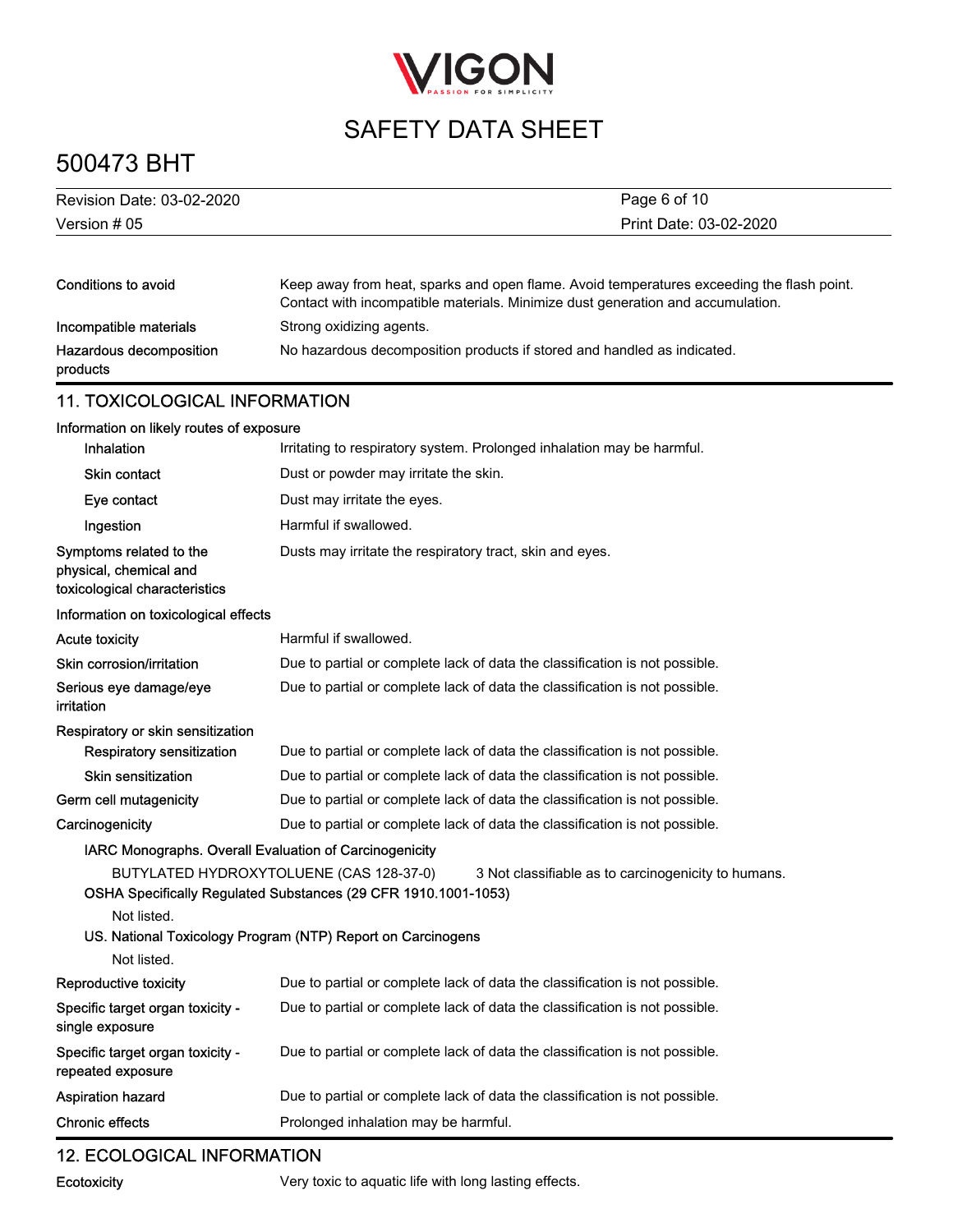

# 500473 BHT

| Version $#05$<br>Print Date: 03-02-2020 |  |
|-----------------------------------------|--|

| Product                                  |                                                                                                                                                                                                                                                                                                                              | <b>Species</b>                                                                                                                                                     | <b>Test Results</b> |  |  |
|------------------------------------------|------------------------------------------------------------------------------------------------------------------------------------------------------------------------------------------------------------------------------------------------------------------------------------------------------------------------------|--------------------------------------------------------------------------------------------------------------------------------------------------------------------|---------------------|--|--|
| BUTYLATED HYDROXYTOLUENE (CAS 128-37-0)  |                                                                                                                                                                                                                                                                                                                              |                                                                                                                                                                    |                     |  |  |
| Aquatic                                  |                                                                                                                                                                                                                                                                                                                              |                                                                                                                                                                    |                     |  |  |
| Crustacea                                | EC50                                                                                                                                                                                                                                                                                                                         | Water flea (Daphnia pulex)                                                                                                                                         | 1.44 mg/l, 48 hours |  |  |
| Persistence and degradability            | No data is available on the degradability of this substance.                                                                                                                                                                                                                                                                 |                                                                                                                                                                    |                     |  |  |
| Bioaccumulative potential                |                                                                                                                                                                                                                                                                                                                              | No data available.                                                                                                                                                 |                     |  |  |
| Mobility in soil                         |                                                                                                                                                                                                                                                                                                                              | No data available.                                                                                                                                                 |                     |  |  |
| Other adverse effects                    | No other adverse environmental effects (e.g. ozone depletion, photochemical ozone creation<br>potential, endocrine disruption, global warming potential) are expected from this component.                                                                                                                                   |                                                                                                                                                                    |                     |  |  |
| <b>13. DISPOSAL CONSIDERATIONS</b>       |                                                                                                                                                                                                                                                                                                                              |                                                                                                                                                                    |                     |  |  |
| <b>Disposal instructions</b>             | Do not discharge into drains, water courses or onto the ground. Do not allow this material to drain<br>into sewers/water supplies. Do not contaminate ponds, waterways or ditches with chemical or<br>used container. Dispose of contents/container in accordance with<br>local/regional/national/international regulations. |                                                                                                                                                                    |                     |  |  |
| Local disposal regulations               |                                                                                                                                                                                                                                                                                                                              | Dispose in accordance with all applicable regulations.                                                                                                             |                     |  |  |
| Hazardous waste code                     | Not established.                                                                                                                                                                                                                                                                                                             |                                                                                                                                                                    |                     |  |  |
| Waste from residues / unused<br>products |                                                                                                                                                                                                                                                                                                                              | Empty containers or liners may retain some product residues. This material and its container must<br>be disposed of in a safe manner (see: Disposal instructions). |                     |  |  |

Since emptied containers may retain product residue, follow label warnings even after container is emptied. Empty containers should be taken to an approved waste handling site for recycling or disposal. Contaminated packaging

## 14. TRANSPORT INFORMATION

#### ADN

|            | UN number<br>UN proper shipping name | 3077<br>ENVIRONMENTALLY HAZARDOUS SUBSTANCE, SOLID, N.O.S. (BUTYLATED<br>HYDROXYTOLUENE) |
|------------|--------------------------------------|------------------------------------------------------------------------------------------|
|            | Transport hazard class(es)           | 9                                                                                        |
|            | Subsidiary class(es)                 | -                                                                                        |
|            | Packing group                        | Ш                                                                                        |
|            | Environmental hazards                | Yes                                                                                      |
|            | Labels required                      | 9                                                                                        |
| <b>ADR</b> |                                      |                                                                                          |
|            | UN number                            | 3077                                                                                     |
|            | UN proper shipping name              | ENVIRONMENTALLY HAZARDOUS SUBSTANCE, SOLID, N.O.S. (BUTYLATED<br>HYDROXYTOLUENE)         |
|            | Transport hazard class(es)           | 9                                                                                        |
|            | Subsidiary class(es)                 |                                                                                          |
|            | Packing group                        | Ш                                                                                        |
|            | Environmental hazards                | Yes                                                                                      |
|            | Labels required                      | 9                                                                                        |
| <b>RID</b> |                                      |                                                                                          |
|            | UN number                            | 3077                                                                                     |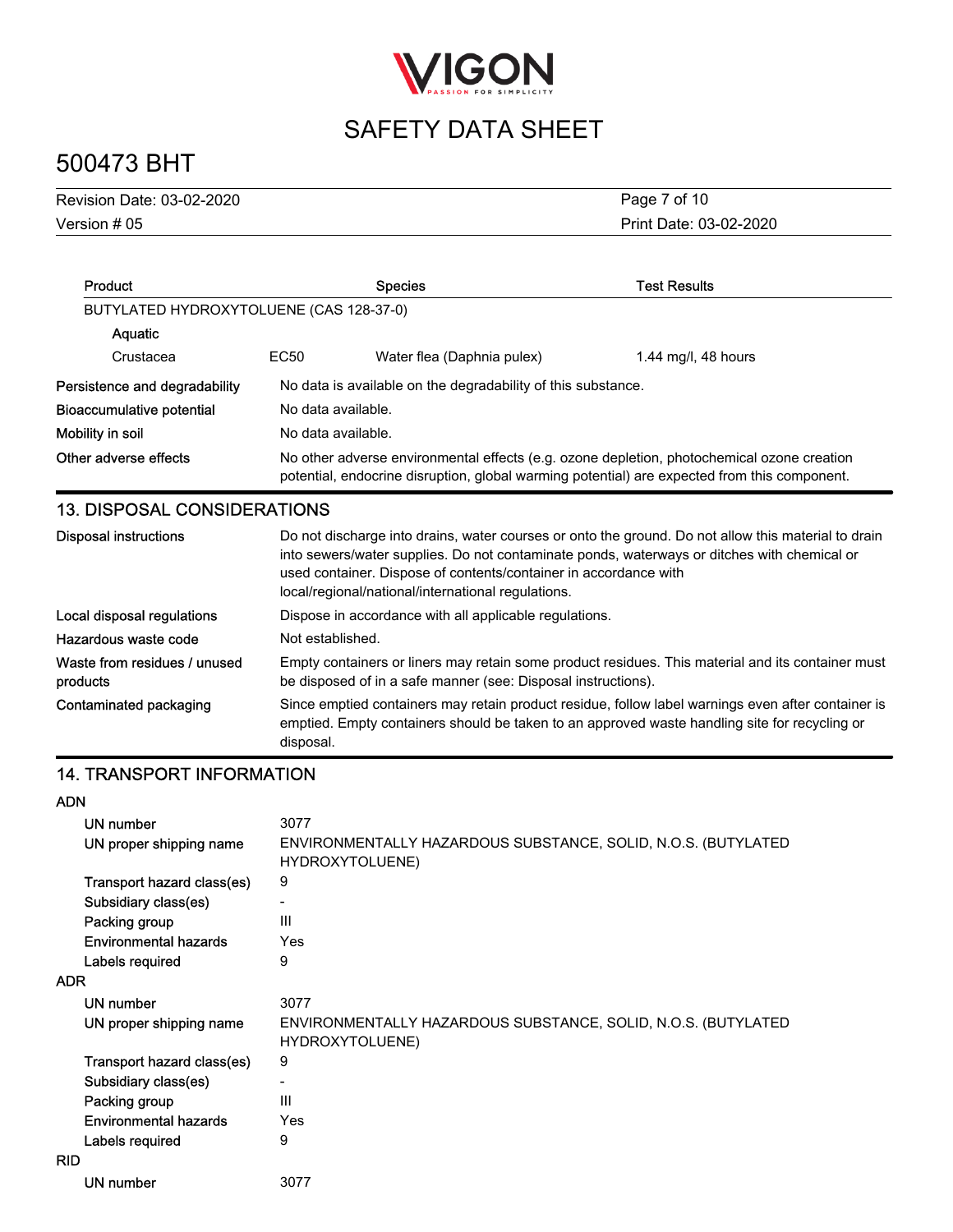

# 500473 BHT

| Revision Date: 03-02-2020 | Page 8 of 10           |
|---------------------------|------------------------|
| Version # 05              | Print Date: 03-02-2020 |

| UN proper shipping name           | ENVIRONMENTALLY HAZARDOUS SUBSTANCE, SOLID, N.O.S. (BUTYLATED<br>HYDROXYTOLUENE) |
|-----------------------------------|----------------------------------------------------------------------------------|
| Transport hazard class(es)        | 9                                                                                |
| Subsidiary class(es)              | ÷.                                                                               |
| <b>Packing Group</b>              | III                                                                              |
| <b>Environmental Hazards</b>      | Yes                                                                              |
| Labels required                   | 9                                                                                |
| Special precautions for user      | Read safety instructions, SDS and emergency procedures before handling.          |
| <b>DOT</b>                        |                                                                                  |
| <b>BULK</b>                       |                                                                                  |
| UN number                         | 3077                                                                             |
| Proper shipping name              | ENVIRONMENTALLY HAZARDOUS SUBSTANCE, SOLID, N.O.S. (BUTYLATED<br>HYDROXYTOLUENE) |
| <b>Hazard class</b>               | 9                                                                                |
| Packing group                     | III                                                                              |
| <b>Environmental hazards</b>      |                                                                                  |
| Marine pollutant                  | Yes                                                                              |
| Packaging exceptions              | 155                                                                              |
| Packaging bulk                    | 240                                                                              |
| Labels required                   | 9                                                                                |
| <b>DOT</b>                        |                                                                                  |
| <b>NON-BULK</b>                   |                                                                                  |
| Not regulated as dangerous goods. |                                                                                  |
| <b>IATA</b>                       |                                                                                  |
| Not regulated as dangerous goods. |                                                                                  |
| <b>IMDG</b>                       |                                                                                  |
| UN number                         | 3077                                                                             |
| UN proper shipping name           | ENVIRONMENTALLY HAZARDOUS SUBSTANCE, SOLID, N.O.S. (BUTYLATED<br>HYDROXYTOLUENE) |
| Transport hazard class(es)        | 9                                                                                |
| Subsidiary class(es)              | $\overline{\phantom{0}}$                                                         |
| Packing group                     | III                                                                              |
| <b>Environmental hazards</b>      |                                                                                  |
| Marine pollutant                  | Yes                                                                              |
| Labels required                   | 9                                                                                |
| Transport in bulk according       | Not applicable.                                                                  |
| to Annex II of MARPOL             |                                                                                  |
| 73/78 and the IBC Code            |                                                                                  |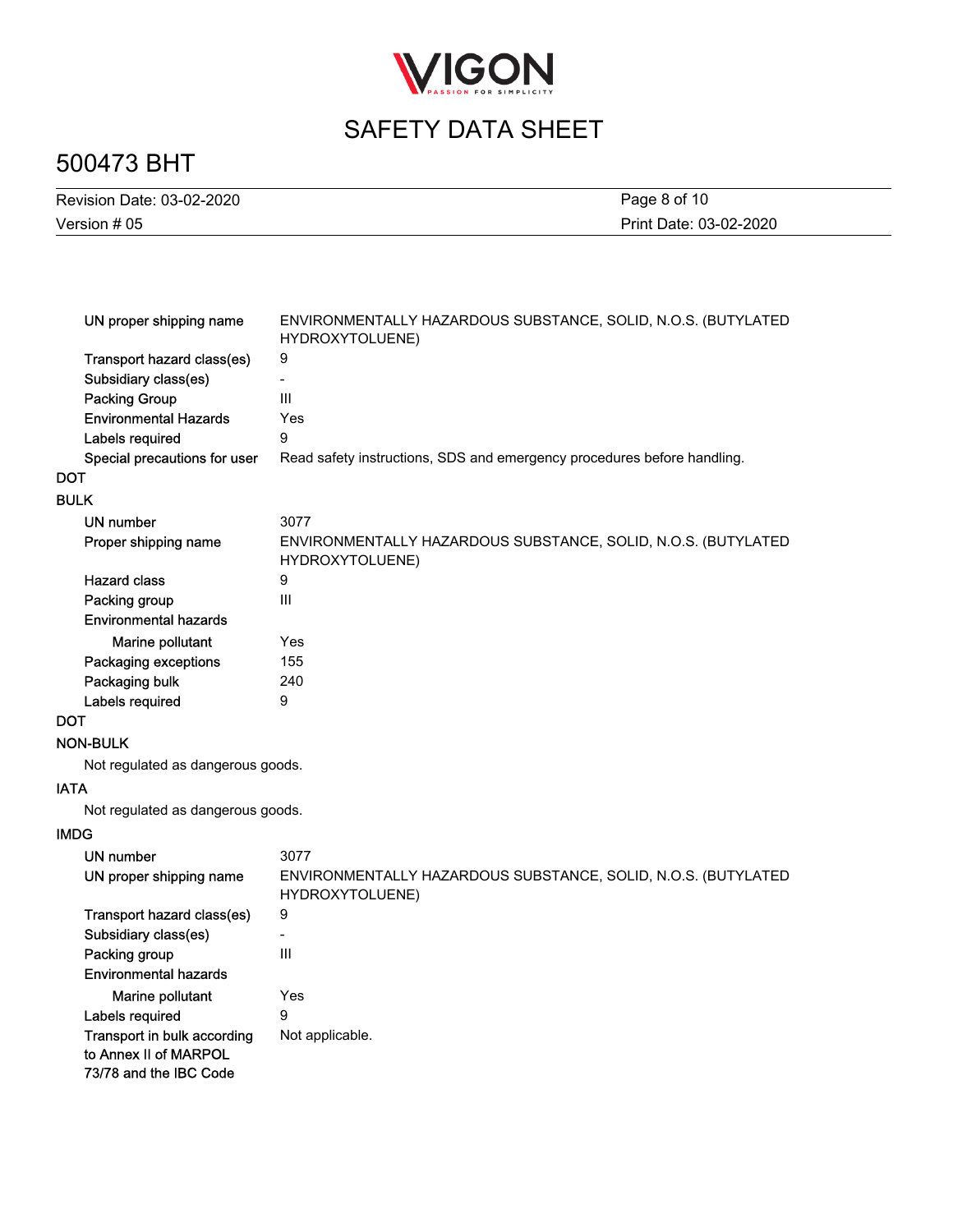

# 500473 BHT

Version # 05 Revision Date: 03-02-2020 Print Date: 03-02-2020 Page 9 of 10

#### ADN; ADR; DOT BULK; IMDG; RID



### 15. REGULATORY INFORMATION

US federal regulations

This product is a "Hazardous Chemical" as defined by the OSHA Hazard Communication Standard, 29 CFR 1910.1200.

#### Toxic Substances Control Act (TSCA)

#### TSCA Section 12(b) Export Notification (40 CFR 707, Subpt. D)

Not regulated.

### CERCLA Hazardous Substance List (40 CFR 302.4)

Not listed.

#### SARA 304 Emergency release notification

Not regulated.

```
OSHA Specifically Regulated Substances (29 CFR 1910.1001-1053)
```
Not listed.

### Superfund Amendments and Reauthorization Act of 1986 (SARA)

### SARA 302 Extremely hazardous substance

Not listed.

| chemical |  |
|----------|--|
|          |  |

Combustible dust Acute toxicity (any route of exposure) Classified hazard categories

### SARA 313 (TRI reporting)

Not regulated.